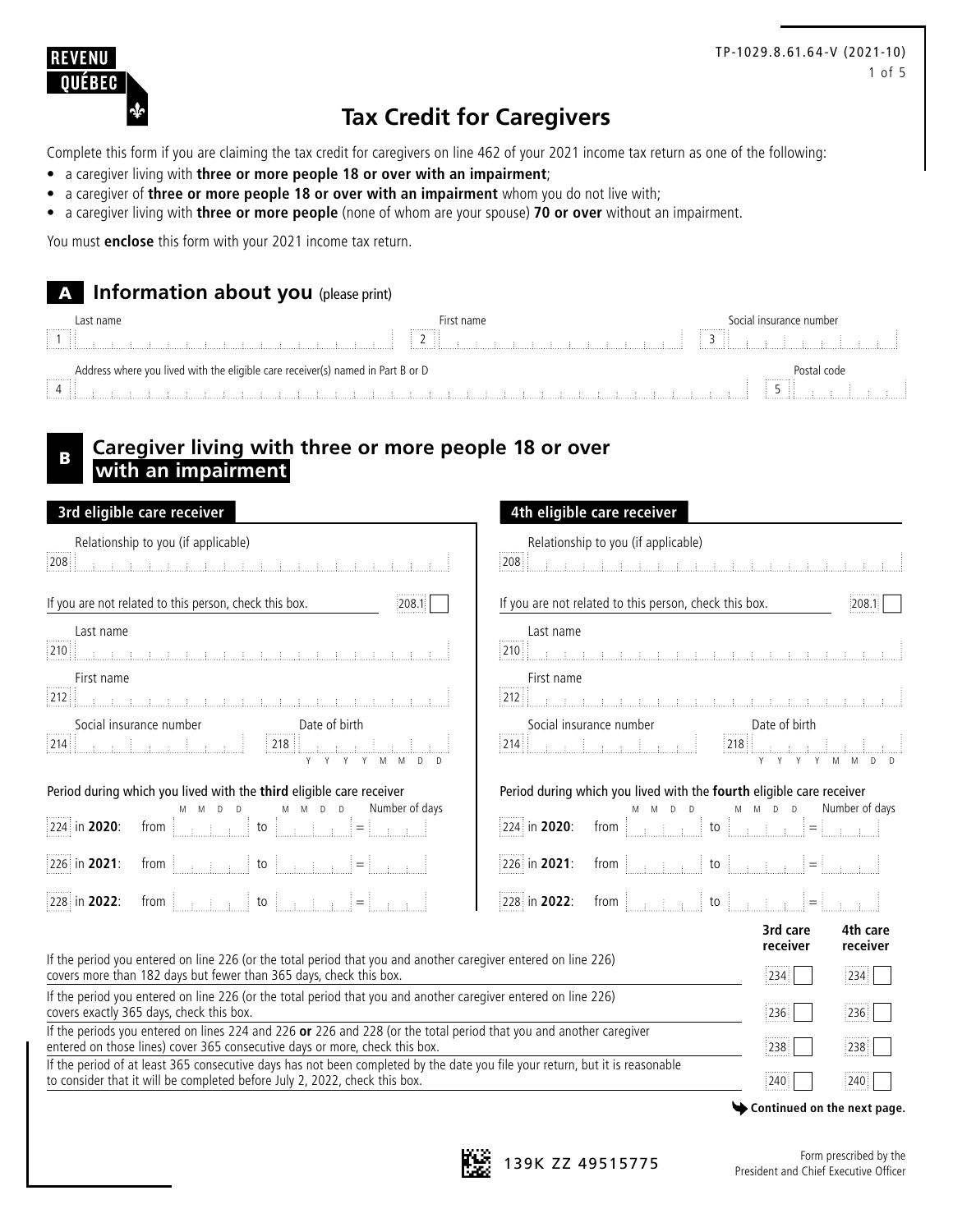#### TP-1029.8.61.64-V (2021-10) 2 of 5

Complete lines 251 to 264 for each eligible care receiver and enter the total you are claiming on line 265.

### **3rd eligible care receiver**

|                                                                                                                  |                             | 251                                               | 215.3210.0       |
|------------------------------------------------------------------------------------------------------------------|-----------------------------|---------------------------------------------------|------------------|
| Amount from line 275 of the eligible care receiver's income tax return                                           | 252<br>an H                 |                                                   |                  |
|                                                                                                                  | 2, 2, 4, 6, 0, 0, 0<br> 253 |                                                   |                  |
| Subtract line 253 from line 252.<br>If the result is <b>negative</b> , enter 0.                                  |                             |                                                   |                  |
|                                                                                                                  | $=$ 254<br>16%<br>$\times$  |                                                   |                  |
| Multiply line 254 by 16%.                                                                                        | 256<br>$=$                  |                                                   |                  |
| Enter the amount from line 256 or \$1,266, whichever is less.                                                    |                             | $\frac{1}{2}$ 257                                 |                  |
| Subtract line 257 from line 251.                                                                                 |                             | $=$ 258                                           |                  |
| Reduction of the credit for a care receiver who turned 18 during the year.<br>See line 462 in the guide.         | 259                         |                                                   |                  |
| Adjustment of the social assistance payments received for a child 18                                             |                             |                                                   |                  |
| or over who is handicapped and attends an educational institution<br>at the secondary level in general education | $+$ :260                    |                                                   |                  |
| Add lines 259 and 260.                                                                                           | $=$ 261                     | 261                                               |                  |
| Subtract line 261 from line 258.                                                                                 |                             | $=$ 262                                           |                  |
| Amount claimed by another caregiver                                                                              |                             | $-$ 263                                           |                  |
|                                                                                                                  |                             |                                                   |                  |
| Subtract line 263 from line 262.                                                                                 |                             | $=$ 264                                           |                  |
|                                                                                                                  |                             |                                                   |                  |
| 4th eligible care receiver                                                                                       |                             |                                                   |                  |
|                                                                                                                  |                             | 251                                               | 2:5:3:2:10:0     |
| Amount from line 275 of the eligible care receiver's income tax return                                           | 252                         |                                                   |                  |
|                                                                                                                  | 2, 2, 4, 6, 0, 0, 0<br> 253 |                                                   |                  |
| Subtract line 253 from line 252.<br>If the result is <b>negative</b> , enter 0.                                  | $=$ :254                    |                                                   |                  |
|                                                                                                                  | 16%<br>$\times$             |                                                   |                  |
| Multiply line 254 by 16%.                                                                                        | $=$ 256                     |                                                   |                  |
| Enter the amount from line 256 or \$1,266, whichever is less.                                                    |                             | $\frac{1}{2}$ 257                                 |                  |
| Subtract line 257 from line 251.                                                                                 |                             | $=$ 258                                           |                  |
| Reduction of the credit for a care receiver who turned 18 during the year.<br>See line 462 in the guide.         | 259                         |                                                   |                  |
| Adjustment of the social assistance payments received for a child 18                                             |                             |                                                   |                  |
| or over who is handicapped and attends an educational institution<br>at the secondary level in general education | $+$ 260                     |                                                   |                  |
| Add lines 259 and 260.                                                                                           | 261                         | $\overline{\phantom{1}}$ 261                      |                  |
| Subtract line 261 from line 258.                                                                                 |                             | $=$ 262                                           |                  |
| Amount claimed by another caregiver                                                                              |                             | $- 263 $                                          |                  |
|                                                                                                                  |                             |                                                   |                  |
| Subtract line 263 from line 262.                                                                                 |                             | $=$ 264                                           |                  |
|                                                                                                                  |                             |                                                   |                  |
| Add the amounts on line 264 for all eligible care receivers.                                                     |                             | 265                                               | - 14<br>÷<br>di. |
| Expenses incurred in 2021 for specialized respite services<br>(maximum: \$5,200 per eligible care receiver)      | 266                         |                                                   |                  |
|                                                                                                                  | 30%<br>$\times$<br>.        |                                                   |                  |
| Multiply line 266 by 30%.                                                                                        | $=$ :267                    | $\overrightarrow{\phantom{a}}$<br>$\frac{1}{267}$ |                  |
| Add lines 265 and 267.<br>Enter the result on line 462 of your return.                                           |                             | $=$ 268                                           |                  |
|                                                                                                                  |                             |                                                   |                  |

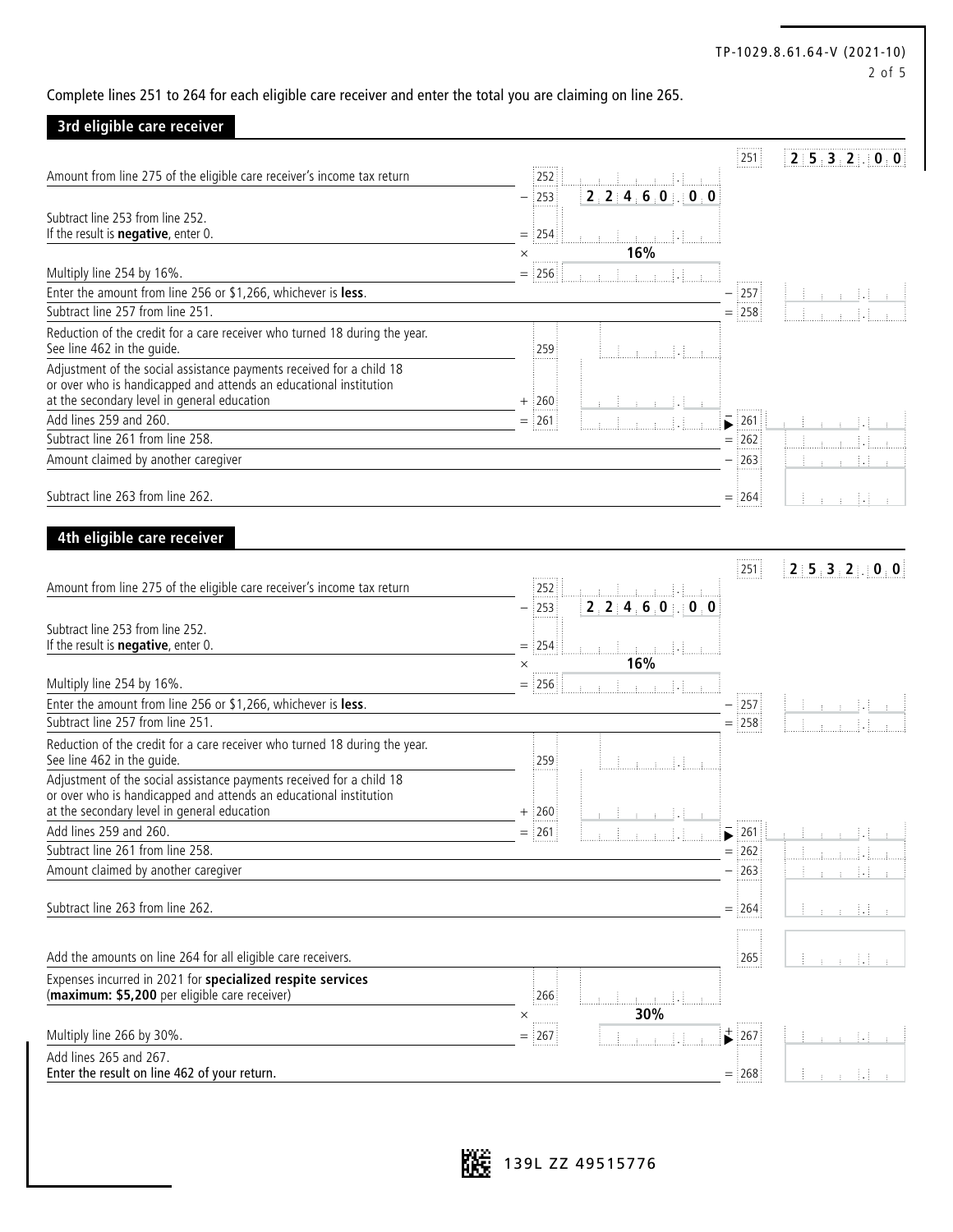# TP-1029.8.61.64-V (2021-10)

### C 3 of 5 **Caregiver of three or more people 18 or over CAREGIVER 1979.8.8.81.84-V (2021-10) with an impairment whom you do not live with**

| 3rd eligible care receiver                                                                                                                                                                                                     | 4th eligible care receiver                                                                                                                                                     |
|--------------------------------------------------------------------------------------------------------------------------------------------------------------------------------------------------------------------------------|--------------------------------------------------------------------------------------------------------------------------------------------------------------------------------|
| Relationship to you (if applicable)                                                                                                                                                                                            | Relationship to you (if applicable)                                                                                                                                            |
| 308 <sub>1</sub>                                                                                                                                                                                                               | :308                                                                                                                                                                           |
| di na matangan ng managang managang managang managang managang managang managang managang managang managang managang managang managang managang managang managang managang managang managang managang managang managang managa |                                                                                                                                                                                |
| If you are not related to this person, check this box.                                                                                                                                                                         | If you are not related to this person, check this box.                                                                                                                         |
| 308.1                                                                                                                                                                                                                          | 308.1                                                                                                                                                                          |
| Last name                                                                                                                                                                                                                      | Last name                                                                                                                                                                      |
| <u> 310   Angles I and Angles I and Angles I and Angles I and Angles I and Angles I and Angles I and Angles I an</u>                                                                                                           |                                                                                                                                                                                |
| First name                                                                                                                                                                                                                     | First name                                                                                                                                                                     |
|                                                                                                                                                                                                                                |                                                                                                                                                                                |
| Social insurance number                                                                                                                                                                                                        | Social insurance number                                                                                                                                                        |
| Date of birth                                                                                                                                                                                                                  | Date of birth                                                                                                                                                                  |
|                                                                                                                                                                                                                                |                                                                                                                                                                                |
| $[318] \begin{tabular}{ c c c c c c } \hline 318 & . & . & . & . & . & . & . & . & . \\ \hline \end{tabular}$                                                                                                                  |                                                                                                                                                                                |
| Period during which you lived with the third eligible care receiver                                                                                                                                                            | Period during which you lived with the fourth eligible care receiver                                                                                                           |
| $M$ $M$ $D$ $D$                                                                                                                                                                                                                | $M$ $M$ $D$ $D$                                                                                                                                                                |
| Number of days                                                                                                                                                                                                                 | Number of days                                                                                                                                                                 |
| M M D D                                                                                                                                                                                                                        | $D$ $D$                                                                                                                                                                        |
|                                                                                                                                                                                                                                |                                                                                                                                                                                |
| 324 in 2020:                                                                                                                                                                                                                   | 324 in 2020:                                                                                                                                                                   |
| from $\begin{bmatrix} 1 & 1 & 1 \\ 1 & 1 & 1 \end{bmatrix}$ to $\begin{bmatrix} 1 & 1 & 1 \\ 1 & 1 & 1 \end{bmatrix}$ = $\begin{bmatrix} 1 & 1 & 1 \\ 1 & 1 & 1 \end{bmatrix}$                                                 | from $\begin{bmatrix} 1 & 1 & 1 \\ 1 & 1 & 1 \end{bmatrix}$ to $\begin{bmatrix} 1 & 1 & 1 \\ 1 & 1 & 1 \end{bmatrix}$ = $\begin{bmatrix} 1 & 1 & 1 \\ 1 & 1 & 1 \end{bmatrix}$ |
| 326 in 2021:                                                                                                                                                                                                                   | 326 in 2021:                                                                                                                                                                   |
| from $\begin{bmatrix} 1 & 1 & 1 \\ 1 & 1 & 1 \end{bmatrix}$ to $\begin{bmatrix} 1 & 1 & 1 \\ 1 & 1 & 1 \end{bmatrix}$ = $\begin{bmatrix} 1 & 1 & 1 \\ 1 & 1 & 1 \end{bmatrix}$                                                 | from $\begin{bmatrix} 1 & 1 & 1 \\ 1 & 1 & 1 \end{bmatrix}$ to $\begin{bmatrix} 1 & 1 & 1 \\ 1 & 1 & 1 \end{bmatrix}$ = $\begin{bmatrix} 1 & 1 & 1 \\ 1 & 1 & 1 \end{bmatrix}$ |
| 328 in 2022:                                                                                                                                                                                                                   | 328 in 2022:                                                                                                                                                                   |
|                                                                                                                                                                                                                                | 3rd care<br>4th care<br>receiver<br>receiver                                                                                                                                   |
| If the period you entered on line 326 (or the total period that you and another caregiver entered on line 326)                                                                                                                 | 334                                                                                                                                                                            |
| covers more than 182 days but fewer than 365 days, check this box.                                                                                                                                                             | 334                                                                                                                                                                            |
| If the period you entered on line 326 (or the total period that you and another caregiver entered on line 326)                                                                                                                 | 336                                                                                                                                                                            |
| covers exactly 365 days, check this box.                                                                                                                                                                                       | 336                                                                                                                                                                            |
| If the periods you entered on lines 324 and 326 or 326 and 328 (or the total period that you and another caregiver                                                                                                             | 338                                                                                                                                                                            |
| entered on those lines) cover 365 consecutive days or more, check this box.                                                                                                                                                    | 338                                                                                                                                                                            |
| If the period of at least 365 consecutive days has not been completed by the date you file your return,                                                                                                                        | 340                                                                                                                                                                            |
| but it is reasonable to consider that it will be completed before July 2, 2022, check this box.                                                                                                                                | 340                                                                                                                                                                            |

Complete lines 351 to 364 for each eligible care receiver and enter the total you are claiming on line 365.

### **3rd eligible care receiver**

|                                                                                                                                                                                          |                         |                     | 351                          | 1:2:6:6:0:0                                       |
|------------------------------------------------------------------------------------------------------------------------------------------------------------------------------------------|-------------------------|---------------------|------------------------------|---------------------------------------------------|
| Amount from line 275 of the eligible care receiver's income tax return                                                                                                                   | :352:                   |                     |                              |                                                   |
|                                                                                                                                                                                          | 353:                    | 2, 2, 4, 6, 0, 0, 0 |                              |                                                   |
| Subtract line 353 from line 352. If the result is <b>negative</b> , enter 0.                                                                                                             | $=$ :354:               |                     |                              |                                                   |
|                                                                                                                                                                                          | X                       | 16%                 |                              |                                                   |
| Multiply line 354 by 16%.                                                                                                                                                                | $=$ 356                 | Fred Har            |                              |                                                   |
| Enter the amount from line 356 or \$1,266, whichever is less.                                                                                                                            |                         |                     | 357                          |                                                   |
| Subtract line 357 from line 351.                                                                                                                                                         |                         |                     | 358                          |                                                   |
| Reduction of the credit for a care receiver who turned 18 during the year.<br>See line 462 in the quide.                                                                                 | 359                     | nding and did not   |                              |                                                   |
| Adjustment of the social assistance payments received for a child 18<br>or over who is handicapped and attends an educational institution<br>at the secondary level in general education | $+$ :360:               |                     |                              |                                                   |
| Add lines 359 and 360.                                                                                                                                                                   | $\frac{1}{2}361$<br>$=$ |                     | $\overline{\phantom{0}}$ 361 |                                                   |
| Subtract line 361 from line 358.                                                                                                                                                         |                         |                     | $=$ :362:                    |                                                   |
| Amount claimed by another caregiver                                                                                                                                                      |                         |                     | 363                          | na an Eil                                         |
| Subtract line 363 from line 362.                                                                                                                                                         |                         |                     | $=$ 364                      | - 14                                              |
|                                                                                                                                                                                          |                         |                     |                              | $\blacktriangleright$ Continued on the next page. |

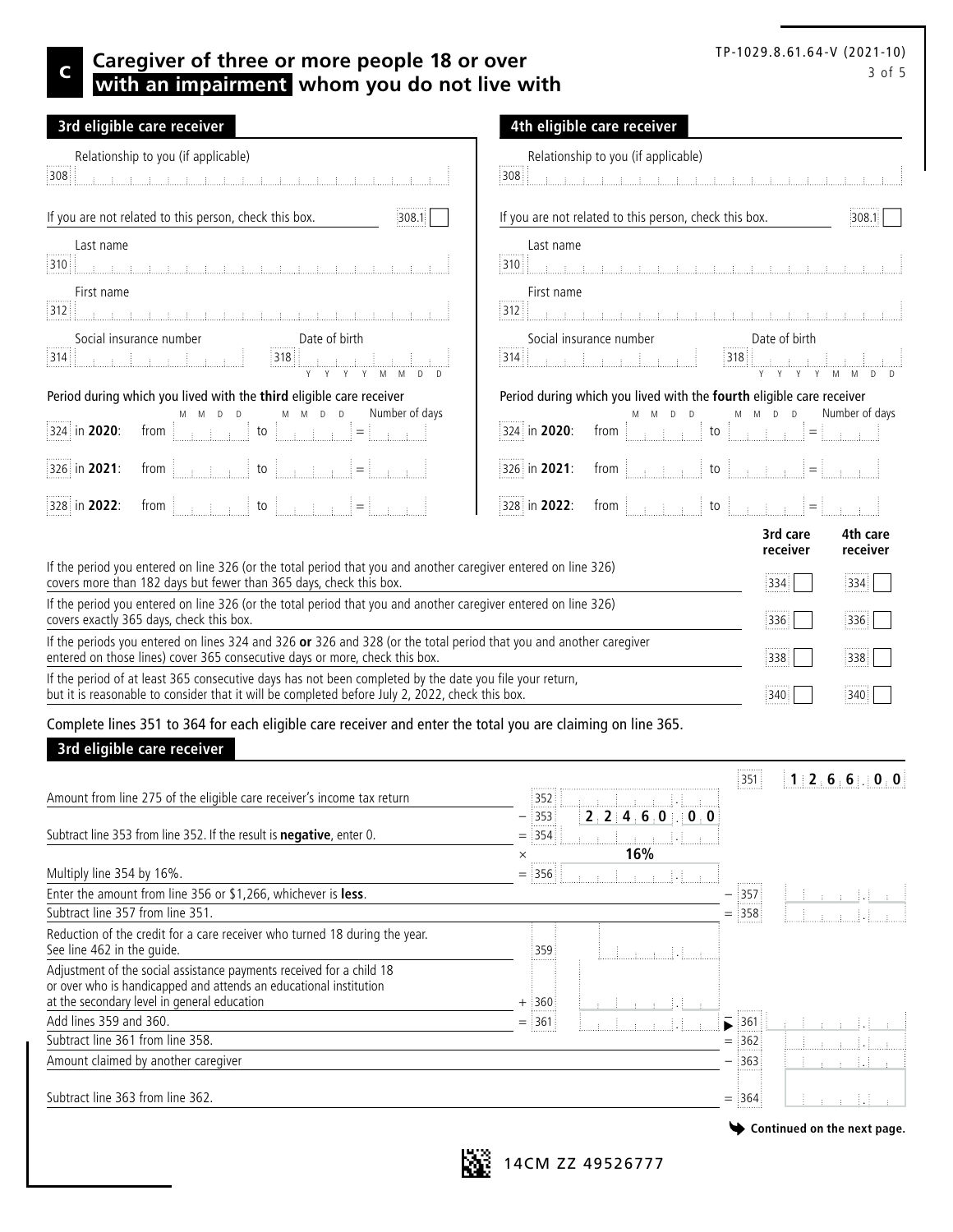|                                                                                                          |               |                                                                      |                           | TP-1029.8.61.64-V (2021-10)<br>4 of 5 |
|----------------------------------------------------------------------------------------------------------|---------------|----------------------------------------------------------------------|---------------------------|---------------------------------------|
| 4th eligible care receiver                                                                               |               |                                                                      |                           |                                       |
|                                                                                                          |               |                                                                      | $\frac{1}{2}$ 351         | 112.6660000                           |
| Amount from line 275 of the eligible care receiver's income tax return                                   | 352           |                                                                      |                           |                                       |
|                                                                                                          | $-$ 353       | $\begin{array}{ c c c c c c }\n\hline\n2,2&4,6,0&0&0&0\n\end{array}$ |                           |                                       |
| Subtract line 353 from line 352. If the result is <b>negative</b> , enter 0.                             | $=$ 354       | $\rightarrow$<br><u>mana Hara</u>                                    |                           |                                       |
|                                                                                                          | $\times$<br>. | 16%                                                                  |                           |                                       |
| Multiply line 354 by 16%.                                                                                | 356<br>$=$    | المساطحات المستحيل                                                   |                           |                                       |
| Enter the amount from line 356 or \$1,266, whichever is less.                                            |               |                                                                      | $-$ 357                   |                                       |
| Subtract line 357 from line 351.                                                                         |               |                                                                      | $=$ 358                   |                                       |
| Reduction of the credit for a care receiver who turned 18 during the year.<br>See line 462 in the quide. | :359          |                                                                      |                           |                                       |
| Adjustment of the social assistance payments received for a child 18                                     |               |                                                                      |                           |                                       |
| or over who is handicapped and attends an educational institution                                        |               |                                                                      |                           |                                       |
| at the secondary level in general education                                                              | $+$ 360       | an an Eilean                                                         |                           |                                       |
| Add lines 359 and 360.                                                                                   | $=$ 361       |                                                                      | $\blacktriangleright$ 361 |                                       |
| Subtract line 361 from line 358.                                                                         |               |                                                                      | $=$ 362                   |                                       |
| Amount claimed by another caregiver                                                                      |               |                                                                      | 363                       | 第二章 14                                |
|                                                                                                          |               |                                                                      |                           |                                       |
| Subtract line 363 from line 362.                                                                         |               |                                                                      | $=$ 364                   | na di<br>$\pm 1$                      |
| Add the amounts on line 364 for all eligible care receivers.                                             |               |                                                                      |                           |                                       |
| Enter the result on line 462 of your return.                                                             |               |                                                                      | 365                       | 99 F.E                                |

## **Caregiver living with three or more people (none of whom are your spouse) 70 or over without an impairment**

| 3rd eligible care receiver                                                                                                                                                                                                                                                                                                                                                                                 | 4th eligible care receiver                                                                                                                                                                                                                        |
|------------------------------------------------------------------------------------------------------------------------------------------------------------------------------------------------------------------------------------------------------------------------------------------------------------------------------------------------------------------------------------------------------------|---------------------------------------------------------------------------------------------------------------------------------------------------------------------------------------------------------------------------------------------------|
| Relationship to you<br>$\frac{1}{408}$<br>Last name                                                                                                                                                                                                                                                                                                                                                        | Relationship to you<br>Last name<br>410                                                                                                                                                                                                           |
| First name                                                                                                                                                                                                                                                                                                                                                                                                 | First name                                                                                                                                                                                                                                        |
| $\boxed{412} \begin{bmatrix} \rule{0pt}{13pt} \rule{0pt}{13pt} \rule{0pt}{13pt} \rule{0pt}{13pt} \rule{0pt}{13pt} \rule{0pt}{13pt} \rule{0pt}{13pt} \rule{0pt}{13pt} \rule{0pt}{13pt} \rule{0pt}{13pt} \rule{0pt}{13pt} \rule{0pt}{13pt} \rule{0pt}{13pt} \rule{0pt}{13pt} \rule{0pt}{13pt} \rule{0pt}{13pt} \rule{0pt}{13pt} \rule{0pt}{13pt} \rule{0pt}{13pt} \rule{0pt}{13pt} \rule{0pt}{1$             |                                                                                                                                                                                                                                                   |
|                                                                                                                                                                                                                                                                                                                                                                                                            | Social insurance number<br>2414   Capital Indian Proposed and Prince and Prince and Prince and Prince and Prince and Prince and Prince and Prince and Prince and Prince and Prince and Prince and Prince and Prince and Prince an                 |
| Period during which you lived with the third eligible care receiver                                                                                                                                                                                                                                                                                                                                        | Period during which you lived with the fourth eligible care                                                                                                                                                                                       |
| $\begin{bmatrix} 424 & \text{in } 2020: \end{bmatrix}$ from $\begin{bmatrix} 0 & \text{in } 10 & \text{in } 10 & \text{in } 10 & \text{in } 10 & \text{in } 10 & \text{in } 10 & \text{in } 10 & \text{in } 10 & \text{in } 10 & \text{in } 10 & \text{in } 10 & \text{in } 10 & \text{in } 10 & \text{in } 10 & \text{in } 10 & \text{in } 10 & \text{in } 10 & \text{in } 10 & \text{in } 10 & \text{in$ | $\begin{bmatrix} 1 & 1 & 1 & 1 \\ 4 & 2 & 1 & 1 \end{bmatrix}$ in 2020: from $\begin{bmatrix} 1 & 1 & 1 & 1 \\ 1 & 1 & 1 & 1 \\ 1 & 1 & 1 & 1 \end{bmatrix}$ to $\begin{bmatrix} 1 & 1 & 1 & 1 \\ 1 & 1 & 1 & 1 \\ 1 & 1 & 1 & 1 \end{bmatrix}$ = |
| 426 in 2021:                                                                                                                                                                                                                                                                                                                                                                                               | from $\begin{bmatrix} 1 & 1 & 1 \\ 1 & 1 & 1 \end{bmatrix}$ to $\begin{bmatrix} 1 & 1 & 1 \\ 1 & 1 & 1 \end{bmatrix}$                                                                                                                             |
| from $\begin{bmatrix} 1 & 1 & 1 \\ 1 & 1 & 1 \end{bmatrix}$ to $\begin{bmatrix} 1 & 1 & 1 \\ 1 & 1 & 1 \end{bmatrix}$ $\begin{bmatrix} 1 & 1 & 1 \\ 1 & 1 & 1 \end{bmatrix}$                                                                                                                                                                                                                               | 426 in 2021:                                                                                                                                                                                                                                      |
| from $\begin{bmatrix} 1 & 1 & 1 \\ 1 & 1 & 1 \\ 1 & 1 & 1 \end{bmatrix}$ to $\begin{bmatrix} 1 & 1 & 1 \\ 1 & 1 & 1 \\ 1 & 1 & 1 \end{bmatrix}$ = $\begin{bmatrix} 1 & 1 & 1 \\ 1 & 1 & 1 \\ 1 & 1 & 1 \end{bmatrix}$<br>428 in 2022:                                                                                                                                                                      | $ 428 $ in 2022: from $\begin{bmatrix} 1 & 1 & 1 \\ 1 & 1 & 1 \end{bmatrix}$ to $\begin{bmatrix} 1 & 1 & 1 \\ 1 & 1 & 1 \end{bmatrix}$ =                                                                                                          |

### **3rd eligible care receiver 4th eligible care receiver** Relationship to you اللسان السائسا السائسا المسائل ŧ First name <u> Mandalat Mandalat Mandal</u> Social insurance number Date of birth  $\mathcal{A}$ Y Y Y Y M M D D Y Y Y Y M M D D Period during which you lived with the **fourth** eligible care receiver M M D D M M D D Number of days in **2020**: from  $426$  in **2021**: from  $\begin{bmatrix} 1 & 0 & 0 \\ 0 & 1 & 0 \\ 0 & 0 & 0 \end{bmatrix}$  to  $\begin{bmatrix} 1 & 0 & 0 \\ 0 & 1 & 0 \\ 0 & 1 & 0 \end{bmatrix}$

**Continued on the next page.**